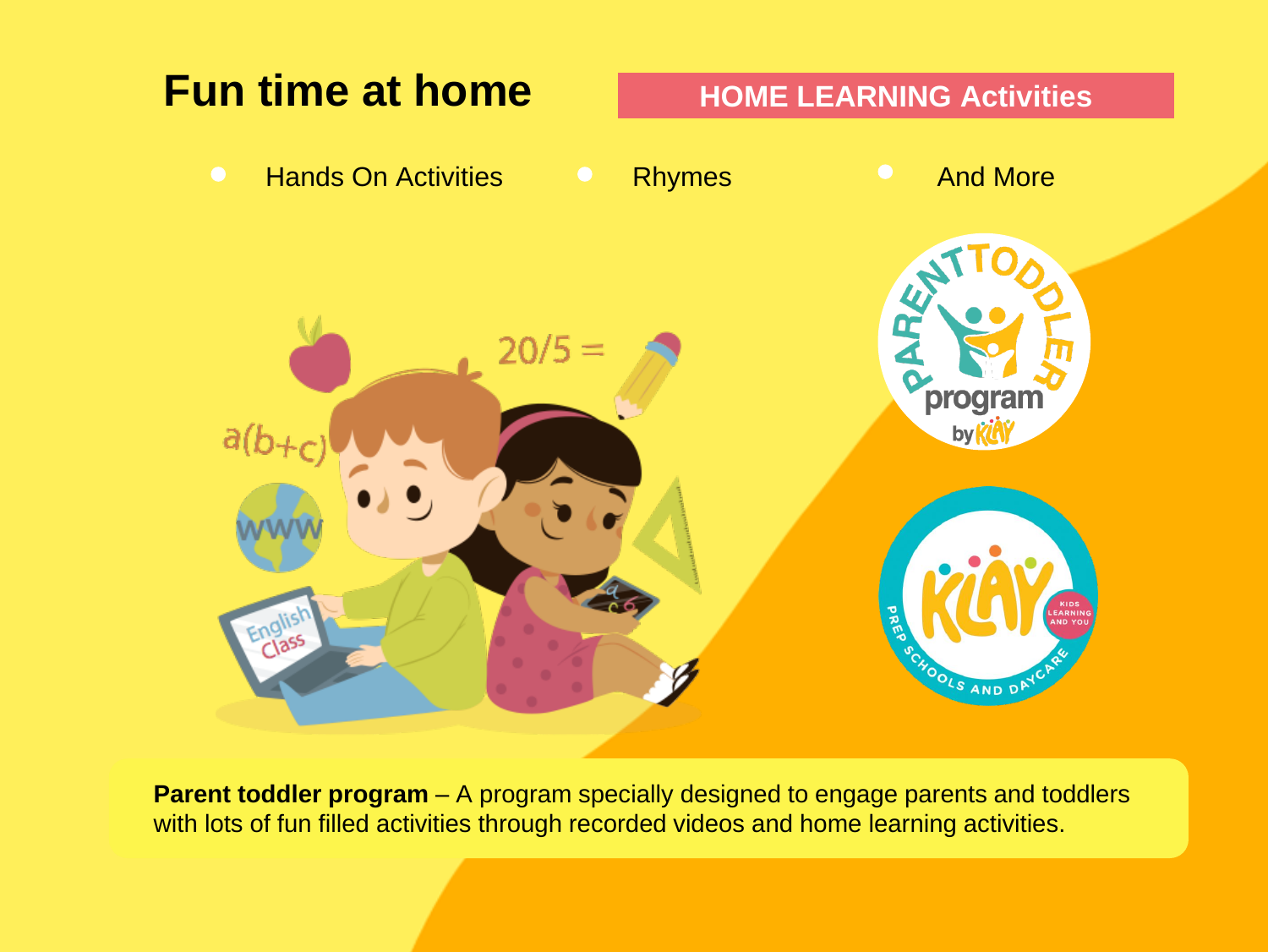## **FUN TIME AT HOME**

#### **Note to Parents:**

- **Organize** every activity in neat pouches & trays.
- Ensure easy accessibility for <sup>t</sup> he child to encourage indepe ndent learning.
- Allow the child to choose. These activiti es can be repeated too. Encourage routines and proc edures around packup and clean-up.



#### **Dear parents,**

To encourage creativity and imaginative play along with skill-based learning, here are some hands on activity suggestions for the week. Encourage the child to do a minimum of 2 per day.

**Parent** 

**Toddler**

## **Speak in Complete Sentences**



#### **How to:**

- Ask your toddler simple questions and encourage him to speak in complete sentences.
- This will give him a good idea of how sentence construction works and help him construct strong, coherent sentences. Ask your child simple things like, "do you want an orange?" and teach him to respond in a full sentence.
- This practice will act as a strong foundation for the future, as he will be able to articulate his thoughts better.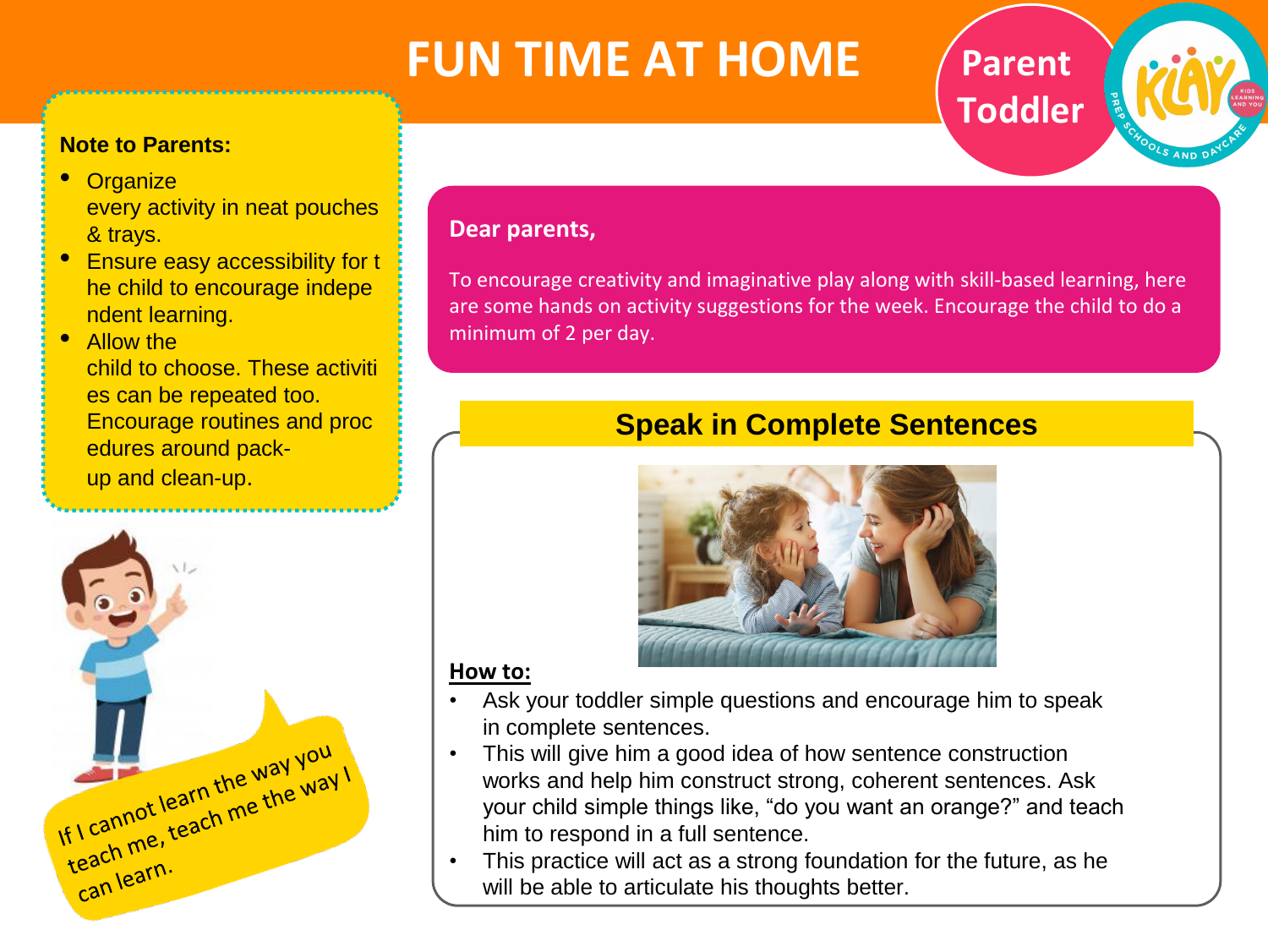## **FUN TIME AT HOME**

## **Parent Toddler**

 $\sim$   $\sim$   $\sim$ 

### **Pom Poms and an Ice Cube Tray**

#### **Materials Required-**

- Pom Pom
- **Tweezers**
- **Ice Cube Tray**



#### **How to-**

- Put a bunch of craft pom poms on the table with an ice cube tray.
- Then add some fine motor tools like tweezers or clothespins.
- Children will use the fine motor tools to pick up the pom poms and place them in the tray.
- This is easily one of our favorite fine motor activities.

## **Washy Washy**

#### **Materials Required-**

- Bucket /Tray of water
- Baby Shampoo
- Sponges/Brushes
- Toy cars

#### **How to-**

- Simply provide a bucket/tray of warm water, various sponges and brushes, and a dry towel.
- Add some baby shampoo to the bucket of water.
- Let the children wash their toy cars using the various sponges and brushes.

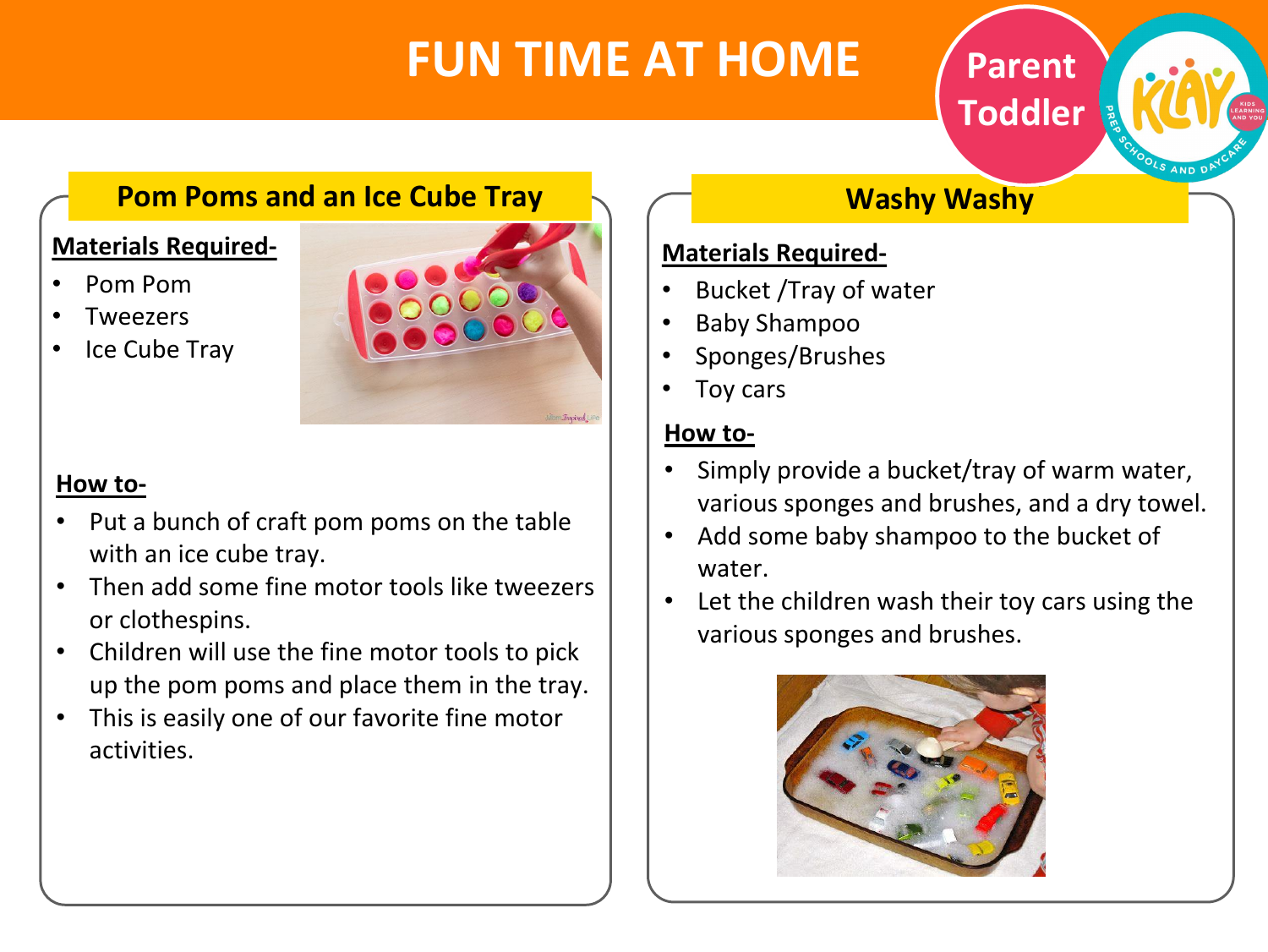## **FUN TIME AT HOME**

## **Playdough**

#### **Materials Required-**

- Playdough in different colours
- Cookie cutters/different size and shaped bowls

**Parent** 

**Toddler**

#### **How to**

- Encourage your child to squeeze, pat, roll the playdough with a rolling pin and use cutters to create shapes.
- Children can even make tall and short towers using playdough.



### **Pouring**

#### **Materials Required-**

- Medicine caps/bottle caps
- Ink dropper/medicine dropper
- Medium size bowl, 3/4<sup>th</sup> filled with water
- **Empty bowl**

#### **How to-**

- Provide your child with medicine caps and medicine dropper.
- Encourage him/her to fill the medicine cap with water and pour it in the empty bowl
- Repeat the same using a medicine dropper.

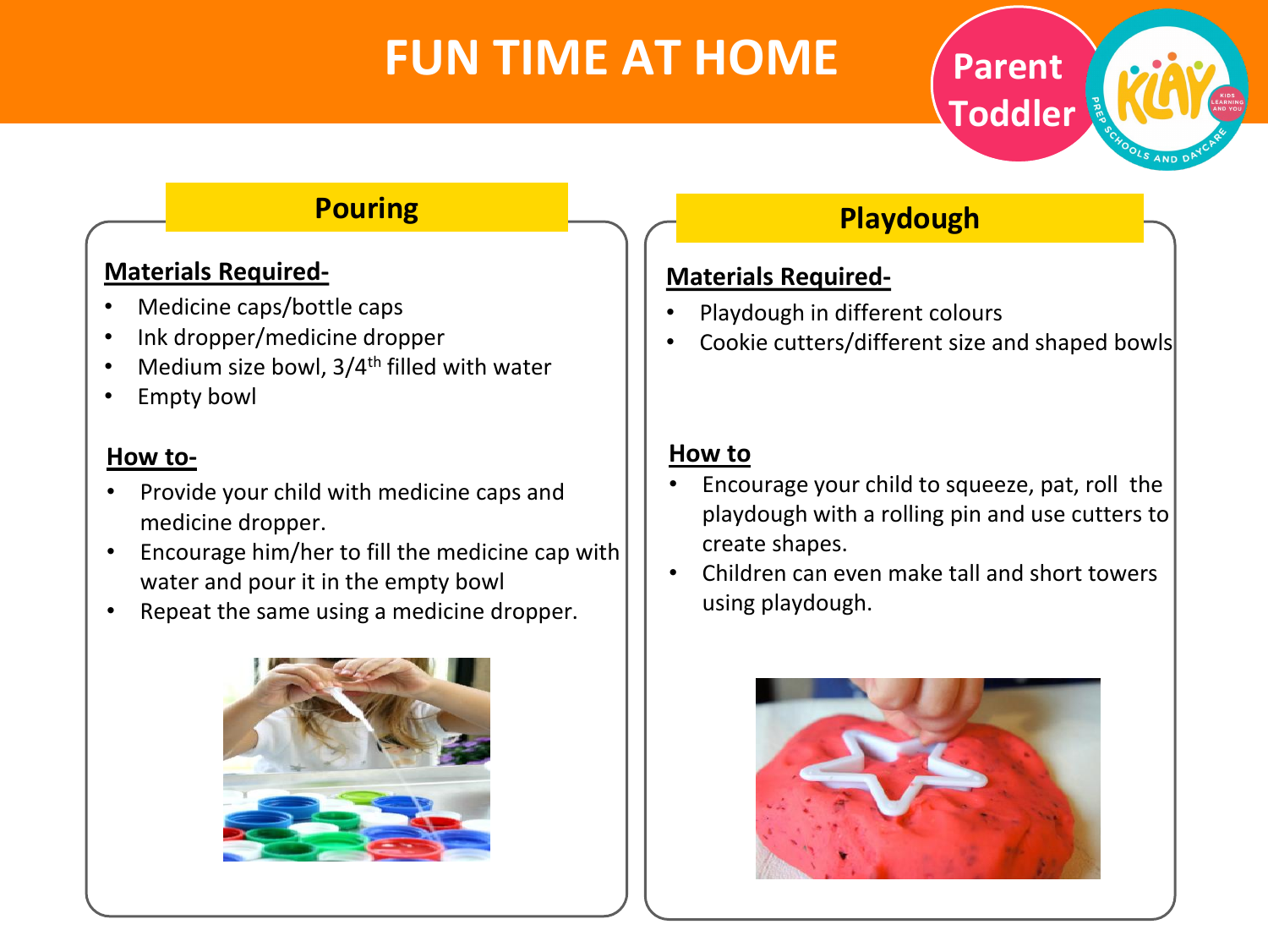## **RHYMES FOR THE WEEK**

### **Open shut them**

Open shut them(2) Give a little clap clap clap Open shut them(2) Put them on your lap lap lap Creep them crawl them slowly slowly Right up to your chin chin chin Open wide your little mouth but do not put them in in in

#### **Where is thumbkin**

**Parent**

**Toddler**

Where is thumbkin(2) Here I am (2) How are you this morning Very well I thank you Run away home(2)

Continue singing the same as you replace thumbkin with Pointer, tall man, ring man and

baby finger



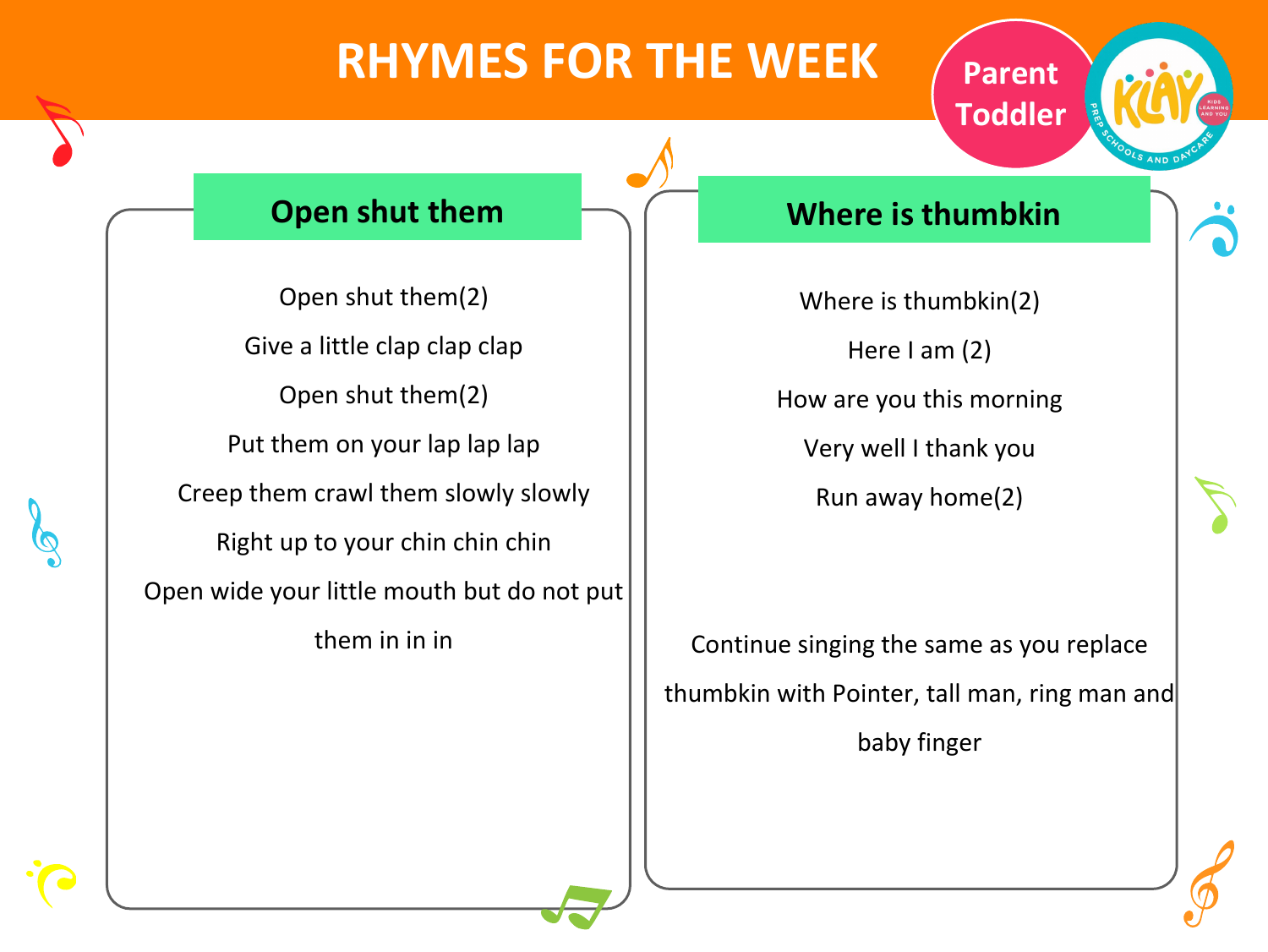## **RHYMES FOR THE WEEK**



### **In my house**

In my house there's a room And in that room there's a bed And on that bed there's a tiny teddy bear With a very bad cold on his head

AAACCCHUUUU….

### **Tiny tim**

I have a little turtle his name is Tiny tim(2) I put him in the bath tub To see if he could swim He drank up all the water and ate a bar of soap(2) And now he has a bubble, a bubble in his throat Bubble bubble bubble(3) Bubble bubble POP..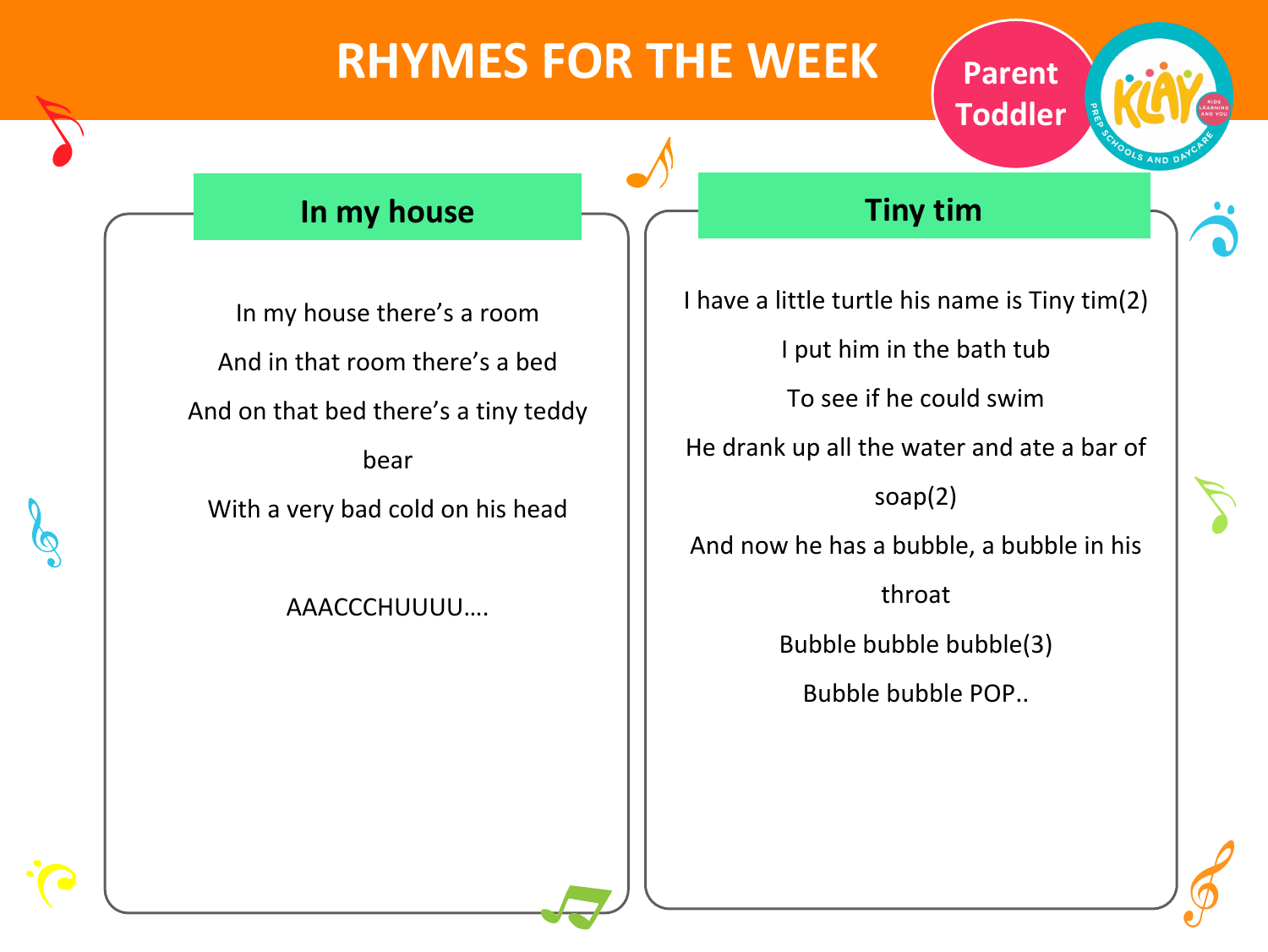## **RHYMES FOR THE WEEK**  $\sqrt{\frac{P^2}{P^2}}$



**2 Red apples**

2 red apples hanging on the tree 2 red apples smiling down at me I shook the tree as hard as I could Down came the apples.. Ummm… they were good